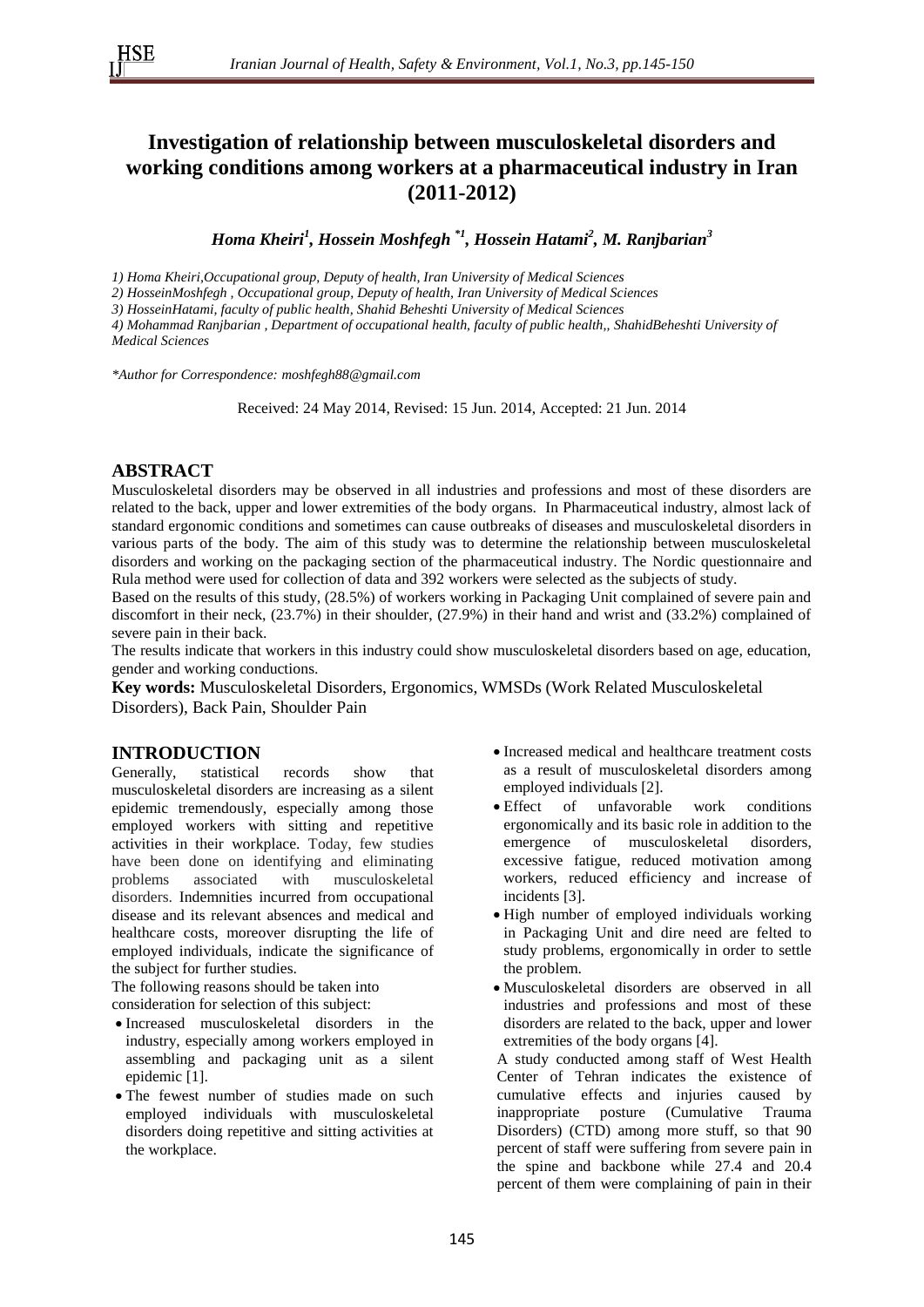shoulder and neck muscles respectively. After intermediary, they showed that the amounts were decreased and complaining degree of staff reduced as much as 40.8 percent of feeling pain in the upper part of the spine while severe pain in their shoulder and neck was decreased 22 and 17.6 percent respectively. It should be noted that changes are significant using statistical test.  $(P_{value} \leq 0.005)$  [5]

The main purpose of this study was to determine the relationship between musculoskeletal disorders and working in packaging pharmaceutical industry workers.

### **MATERIALS AND METHODS**

Non-Probability sampling method is used in this study, based on which, individuals with similar conditions working in the packaging unit of pharmaceutical industries were selected. Sampling volume is conducted based on statistical calculations with the confidence level of 95% and a number of 392 workers, working in the packaging unit of pharmaceutical industries, were selected as the subject of study. [6]

Moreover, a ratio of one trait was determined in the subject.  $(P= initial estimation, with the studies)$ made in this regard, ergonomic disorders and problems in similar industries were estimated 30 percent.)

The methods used in this study include: **RULA** method, Nordic Questionnaire **(N-M-Q),** computer software in **RULA** analysis, **EXCEL** software for drawing diagrams and SPSS software system for the analysis of data. [7]

A series of initial information (including age, work experience, gender, working shift, left- and degree of awareness of workers on accurate performance of work, and also information on musculoskeletal diseases in all body organs, etc.) is obtained using Nordic Questionnaire. The data of Nordic Questionnaire are analyzed, based on which, the main focuses involved in musculoskeletal disorders of workers.

In RULA method, movement of body organs is evaluated accurately due to the movement angle of limb. In this method, for the analysis of working postures, each main part of the body is evaluated based on degree of displacement from its relevant natural situation. Therefore, a number as posture code is earmarked to it according to the increased amount of deviation from natural situation. After a combination of codes obtained from various parts of the body and estimation of external forces and muscles, the final code, which indicates the severity of posture risk and urgency level of reform, is determined using the relevant tables [8].

Reliability and validity that have been approved of the questionnaire based on Nordic Questionnaire. Validity and Reliability of the Persian edition were done in 1392 by scientists of Shiraz university of medical sciences. [9]

Nordic questionnaire contains some basic information such as age, experience, gender, smoking, working, sports activities, awareness workers of working properly etc...We also obtained information about underlying and musculoskeletal diseases and the data were analyzed by SPSS software. Points of musculoskeletal disorder that workers had the most complaints were identified by RULA method, movement of body organs was evaluated accurately due to the movement angle of limb. In this method, for the analysis of working postures, each main part of the body was evaluated based on degree of displacement from its relevant natural situation. Therefore, a number as posture code was earmarked to it according to the increased amount of deviation from natural situation. After a combination of codes obtained from various parts of the body and estimation of external forces and muscles, the final code, which indicates the severity of posture risk and urgency level of reform, was determined using the relevant tables

# **RESULTS**

Table 1 shows the demographic and personal characteristics of the study population. As can be seen in the table 1, age and gender composition, marital status, employment status and work experience, how do the educational status of the study population were expressed

| No. of Women             | No. of Men     | <b>Mean Age</b>                | <b>Marital Status</b> |                 | <b>Work Experience</b> | <b>Additional Work</b> |                |
|--------------------------|----------------|--------------------------------|-----------------------|-----------------|------------------------|------------------------|----------------|
|                          |                |                                | (Married)             |                 |                        |                        |                |
| $(40.7\%)$ 159           | $(59.3\%)$ 233 | $+ -9.45 - 55.08$              | $(67.9)$ 266          |                 | $+8.94 - 7.86$         | 85%                    |                |
| <b>Employment Status</b> |                | <b>Work Performance Method</b> |                       | <b>Training</b> |                        |                        |                |
| <b>Official</b>          | Contractual    | Contracting                    | <b>Sitting</b>        | <b>Standing</b> | <b>Combination of</b>  | <b>Trained</b>         | Non-           |
|                          |                |                                | position              | position        | the Duo                |                        | <b>Trained</b> |
| (1.20%) 118              | $(1.66\%)$ 259 | $(8.3\%) 15$                   | $(9.57\%)$            | $(8.5\%)$ 23    | $(3.36\%)$ 143         | $(3.60\%)$             | $(7.39\%)$     |
|                          |                |                                | 228                   |                 |                        | 231                    | 161            |

**Table 1:** Specifications of Participants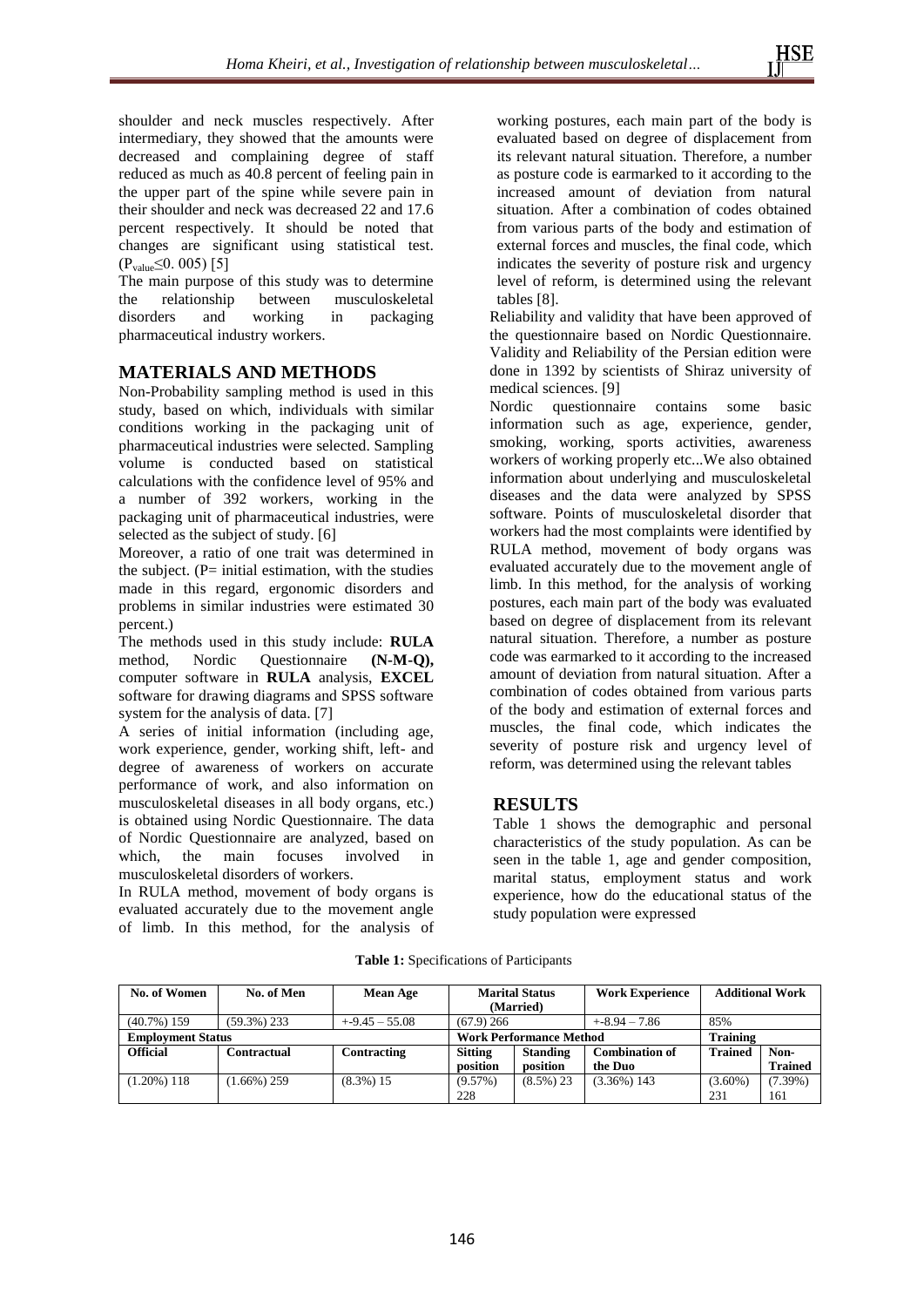| <i><u>nanan souman </u></i> |
|-----------------------------|
|                             |
|                             |
|                             |
|                             |
|                             |

| Type of                | <b>Neck Pain</b> |                  | <b>Low Back Pain</b> |                  | <b>Shoulder Pain</b> |                  | <b>Wrist and Hand Pain</b> |                  |  |
|------------------------|------------------|------------------|----------------------|------------------|----------------------|------------------|----------------------------|------------------|--|
| <b>Musculoskeletal</b> | Without          | <b>With Pain</b> | Without              | <b>With Pain</b> | Without              | <b>With Pain</b> | Without                    | <b>With Pain</b> |  |
| <b>Disorder</b>        | Pain             |                  | Pain                 |                  | Pain                 |                  | Pain                       |                  |  |
| Woman                  | 89               | 68               | 100                  | 58               | 96                   | 62               | 93                         | 65               |  |
| Male                   | 195              | 36               | 157                  | 72<br>∼          | 202                  | 28               | 86                         | 41               |  |
| Grand Total            | 284              | 104              | 257                  | 130              | 298                  | 90               | 279                        | 106              |  |

**Table 2:** Distribution of Frequency (dF) of Musculoskeletal Disorder Type among Participants of Study According to Their Gender

Table 2 shows the distribution of frequency of musculoskeletal disorder among the participants. Based on the results of Table 2, 104 persons (16.8%) of participants were suffering from neck pain, 68 and 36 of who were women (43.3%) and men (15.6%) respectively. A significant difference was observed between the frequency of neck pain among women and men in this study ( $P_{value} \leq 0.00$ ). 130 persons (33.6%) of participants were suffering from low back pain, 58 and 72 of who were women (36.7%) and men (31.4%) respectively. Any significant difference was not observed between the frequency of low back pain among women and men in this study ( $P_{value} \ge 0$ . 28). 90 persons (23.2%) of participants were suffering from shoulder pain, 62 and 28 of who were women (39.2%) and men (12.2%) respectively. A significant difference was observed between the frequency of shoulder pain among women and men in this study. (P  $_{\text{value}} \leq 0.00$ ). 106 persons (27.5%) of participants were suffering from hand pain, 65 and 41 of who were women (41.1%) and men (18.1%) respectively. A significant difference was observed between the frequency of hand pain among women and men in this study ( $P_{value} \leq 0.00$ ). Fig 1 shows the distribution of Frequency of Musculoskeletal Disorders among workers based on education.

Based on the results of fig. 1, 106 persons (27.4%) of participants were suffering from neck pain, 48 (45.28%) of them had been trained necessary training courses for musculoskeletal disorders, but 58 of the workers (54.72%) had not been trained any education courses in this case.

Based on chi-square statistical test, the degree of outbreak of neck pain among workers of the two groups did not show any significant difference (Pvalue≥0. 20). 129 persons (33.9%) of participants were suffering from low back pain, 52 of them (40.31%) had been trained necessary training courses for musculoskeletal disorders, but 77 persons (59.69%) of these workers had not been trained in this respect. According to Chi-Square Statistical Test, the degree of outbreak of low back pain among workers of the two groups did not show any significant difference ( $P_{value} \ge 0$ . 20). 107 (28.3%) participants were suffering from hand and wrist pain, 51 of them (47.66%) had been trained necessary training courses for musculoskeletal disorders, but 56 (52.34%) workers had been trained in this respect.



**Fig. 1:** The distribution of Frequency of Musculoskeletal Disorders among workers based on education

Based on Chi-Square Statistical Test, the degree of outbreak of hand and wrist pain among workers did not show any significant difference ( $P_{value} \ge 0.08$ ). 79 (22.6%) participants were suffering from shoulder pain, 44 of the workers (55.70%) had been trained necessary training services, but 35 of the workers (44.30%) had not been trained necessary training courses in this field. Based on Chi-Square Statistical Test, the degree of the outbreak of shoulder pain among workers of the two groups did not show any significant difference  $(P_{value} \ge 0.12)$ .

According to the results shown in Table 3, 91 participants in the study were suffering from neck pain that which, 47 patients (51/6%) required a change in their work, and 44 patients (57/3%) required a slight change in Job conditions. Based on statistical analysis had a significant association between neck pain and Rula score ( $P_{value} \leq 0.00$ ). 117 participants in this study were suffering from back pain that which 43 patients (36/8%) required a change in their work, 67 patients (57/3) required a slight change, 7 patients (6%) required Need to more job modification. Based on statistical analysis had no significant association between low back pain and Rula score ( $P_{value} \leq 0.46$ ). 82 participants in this study were suffering from shoulder pain, that which, 43 patients (52/4%) required a change in their Job, 38 Persons (46/3%) Require a slight change, 1Person (2/1%) Require large changes in work. Based on statistical analysis was performed,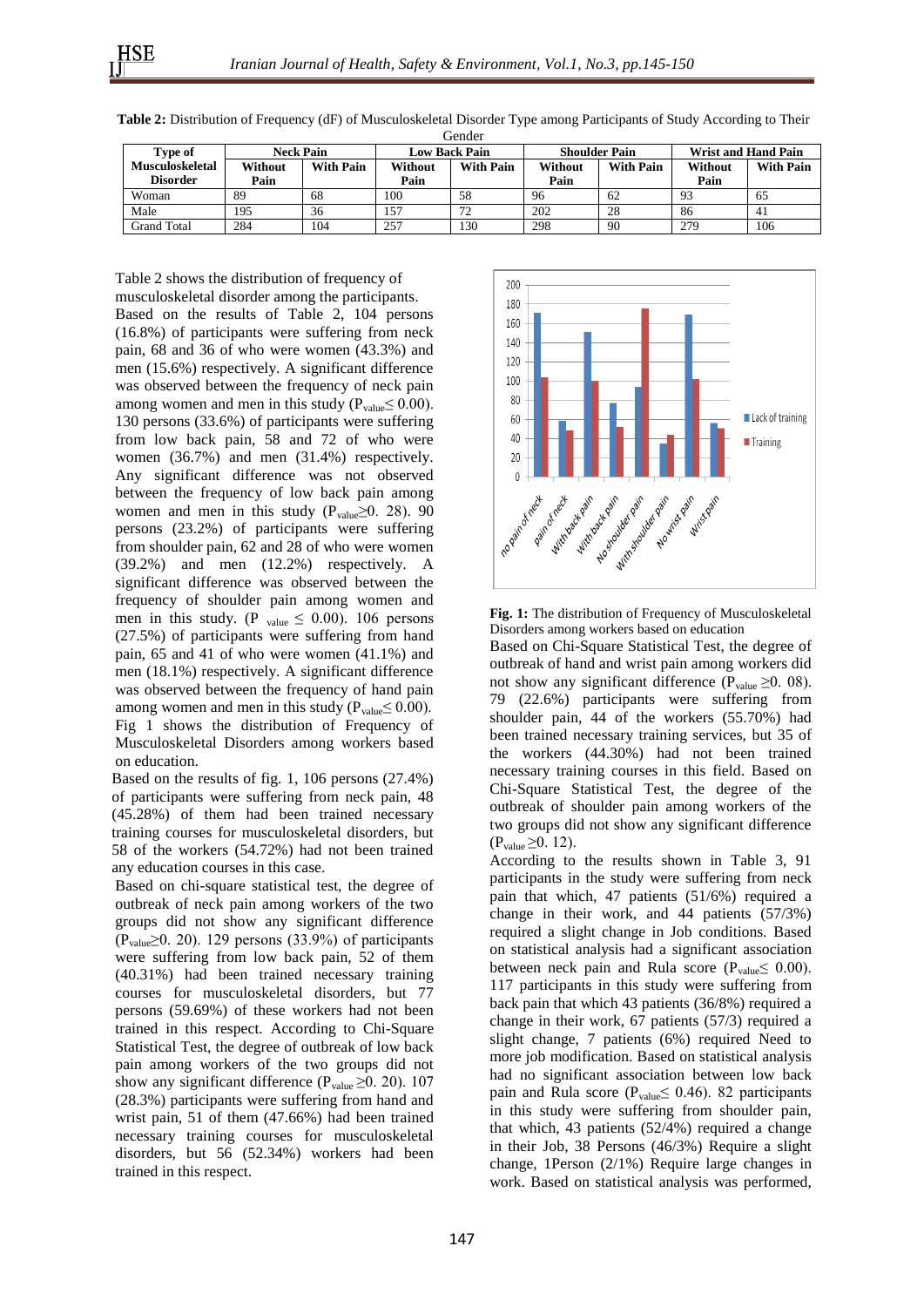a significant association between shoulder pain and Rula score ( $P_{value} \leq 0.00$ ). 94 participants in this study were suffering from, hand and wrist pain, that which, 41 patients (43/6%) had changes in their job, 50 Persons (53/2%); require a slight change, 3 Persons (3/2%) Require large changes in work. Based on Statistical analysis had no

significant correlation between wrist pain and Rula score ( $P_{value} \leq 0.43$ ).

Table 4 showed the distribution of frequency of musculoskeletal disorders among participants based on RULA score (Left-Hand Body Organ).

| Table 3: Distribution of Frequency of Musculoskeletal Disorders among Participants of Study Based on RULA Score |
|-----------------------------------------------------------------------------------------------------------------|
| (Right-Hand Body Organ)                                                                                         |

| Type of                | <b>Neck Pain</b> |                  | <b>Low Back Pain</b> |                  | <b>Shoulder Pain</b> |                  | <b>Wrist and Hand Pain</b> |                  |
|------------------------|------------------|------------------|----------------------|------------------|----------------------|------------------|----------------------------|------------------|
| <b>Musculoskeletal</b> | Without          | <b>With Pain</b> | Without              | <b>With Pain</b> | Without              | <b>With Pain</b> | Without                    | <b>With Pain</b> |
| <b>Disorder</b>        | Pain             |                  | Pain                 |                  | Pain                 |                  | Pain                       |                  |
| <b>RULA Score</b>      |                  |                  |                      |                  |                      |                  |                            |                  |
| No need to change      | $\Omega$         |                  |                      |                  |                      |                  |                            |                  |
| Need to change         | 81               | 47               | 86                   | 43               | 86                   | 43               | 88                         | -41              |
| <b>Partial changes</b> | 154              | 44               | 129                  | 67               | 159                  | 38               | 144                        | 50               |
| <b>Serious changes</b> | 14               |                  |                      |                  | 13                   |                  |                            |                  |
| <b>Grand Total</b>     | 249              | 91               | 222                  |                  | 258                  | 82               | 243                        | 94               |

**Table 4:** Distribution of Frequency of Musculoskeletal Disorders among Participants of Study Based on RULA Score (Left-Hand Body Organ)

| Type of                | <b>Neck Pain</b> |                  | <b>Low Back Pain</b> |                  | <b>Shoulder Pain</b> |                  | <b>Wrist and Hand Pain</b> |                  |
|------------------------|------------------|------------------|----------------------|------------------|----------------------|------------------|----------------------------|------------------|
| <b>Musculoskeletal</b> | Without          | <b>With Pain</b> | Without              | <b>With Pain</b> | Without              | <b>With Pain</b> | Without                    | <b>With Pain</b> |
| <b>Disorder</b>        | Pain             |                  | Pain                 |                  | Pain                 |                  | Pain                       |                  |
| <b>RULA Score</b>      |                  |                  |                      |                  |                      |                  |                            |                  |
| No need to change      |                  |                  |                      |                  |                      |                  |                            |                  |
| Need to change         | 83               | 44               | 84                   | 44               | 88                   | 40               | 91                         | 37               |
| <b>Partial changes</b> | 141              | 25               | 14                   | 50               | 138                  | 27               | 126                        | 36               |
| <b>Serious changes</b> | 24               | 22               | 23                   | 23               | 31                   | 15               | 25                         | 21               |
| <b>Grand Total</b>     | 249              | 91               | 222                  | 117              | 258                  | 82               | 243                        | -94              |

The results shows 91 participants in the study were suffering from neck pain, That which,44 patients (37/6%) required a change in their work, and 50 patients (42/7%) required a slight change in job conditions,22person (24/2%) require large changes in work . Based on statistical analysis had a significant association between neck pain and Rula score. ( $P_{value} \leq 0.00$ ).117 participants in this study were suffering from back pain, that which 44 patients (37/6%) required a changes in their work, 50 patients (42/7%) required a slight change, 23 patients (19/7%) require large change in work. Based on statistical analysis had no significant association between low back pain and Rula score ( $(P_{value} \leq 0.07)$ . 82 participants in this study were suffering from shoulder pain, that which, 40 patients (48/8%) required a change in their job, 27 Persons (32/9%) Require a slight change, 15 Persons (18/3%) Require large change in work. Based on Statistical analysis, a significant association between shoulder pain and Rula score  $(P_{value} \leq 0.01)$ . 94 participants in this study were suffering from, hand and wrist pain that which, 37 patients (39/4%) had changes in their job, 36 Persons (38/3%), Require a slight change21 Person (22/3%) Require large changes in work. Based on Statistical analysis had a significant correlation between wrist pain and Rula score ( $P_{value} \leq 0.02$ ).

**DISCUSSION**

Based on the results of this study, 108 (28.5%) workers working in packaging unit complained of severe pain and discomfort in their neck, 93 persons (23.7%) in their shoulder, 109 persons (27.9%) in their hand and wrist and 134 persons (33.2%) complained of severe pain in their back. The average age of participants with or without feeling pain in their neck, hand and wrist did not show any significant difference with each other  $(P_{value} \ge 0.084)$ . Only the average age of participant with back pain was lower than other workers that difference was significant ( $P_{value} \le 0.023$ ) in the same direction, the average work experience among workers with neck, shoulder and back pain was more than other participants ( $P_{value} \leq 0.001$ ) but this difference was not significant among participants with hand and wrist pain ( $P_{value} \ge 0.43$ ). It should be noted that the results of these studies are consistent with the results of studies conducted

by Choobineh on workers of tire manufacturing company and results of demographic specifications and age of workers and their employment date with musculoskeletal disorders [10].

Guo *et al* investigated the prevalence of musculoskeletal disorder among Workers in Taiwan. They showed that 18,942 (84.3%) participated, and 37.0% (standard error=0.4%) had MSD. Female workers had a significantly higher overall prevalence than male workers (39.5% vs. 35.2%,  $p<0.05$ ). Education and age also had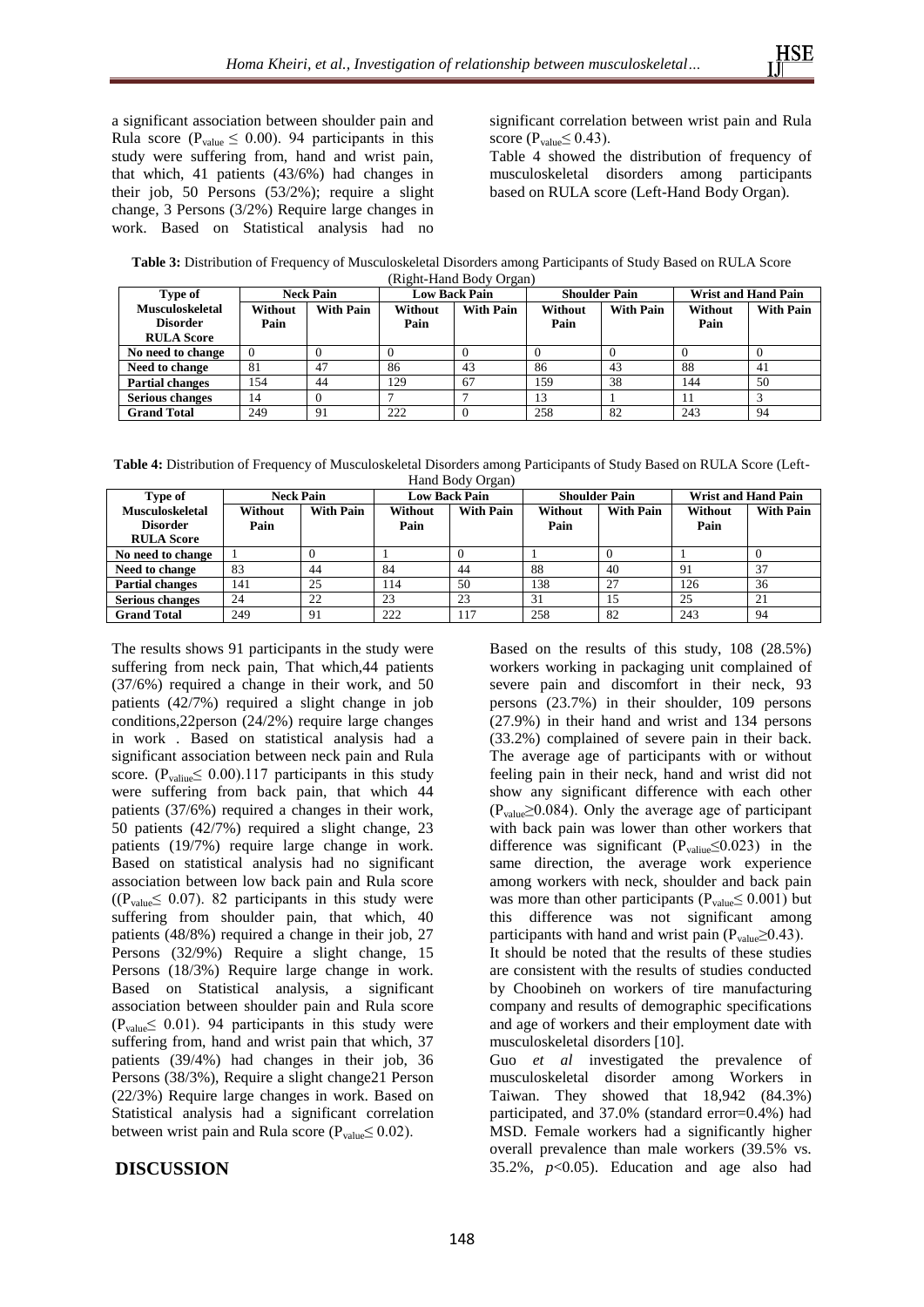significant associations with MSD (*p*<0.001 in both genders) [11].

In this study, frequency of pain in neck, shoulder, hand and wrist among of women showed more than men that this was significantly different ( $P_{value} \le$ 0.00) and gender factor has a significant relationship with the mentioned disorders, so that this difference was insignificant with regard to the back pain ( $P_{value} \ge 0.28$ ). It should be noted that the results of these studies are consistent with the studies conducted on computer users using RULA method [12].

In this study, outbreak of musculoskeletal disorders among women showed more than men, but in a study made on 97 dentists, neck pain among of men was more than women that details of which are inconsistent with the results of this study [13].

The degree of outbreak of pain in neck, back, shoulder, hand and wrist did not show any significant difference among of workers who had been trained for musculoskeletal disorders and other workers ( $P_{value} \ge 0.28$ ), so that these results are inconsistent with the studies conducted on computer users and training them and correction of working positions and consequently, reduction of musculoskeletal disorders. [Derek R. Smith](http://www.sciencedirect.com/science/article/pii/S0022437506000302) *et al.* showed that 12**-**month period**-**prevalence of MSD at anybody site was 85.5%. MSD was most commonly reported at the shoulder (71.9%), followed by the lower back (71.3%), neck (54.7%), and upper back (33.9%) [14]..

In this study, there are significant correlation between neck pain and Rula scores on the left and right body of workers, which requires modifications in physical work conditions ( $P_{value} \le$ 0.00).

There was no significant correlation between back pain and Rula scores on the left and right body of workers, although there was required some slight modifications. ( $P_{value} \ge 0.46$ ).

In this study significant correlation between shoulder pain and Rula scores on the left and right body of workers,  $(P_{value} \leq 0.01)$ . There have required some slight modifications.

In the present study significant correlation were between, hand and wrist pain and Rula scores on the left and right body of workers, which need for change is physical work conditions ( $P_{value} \leq 0.00$ ).

# **Conclusion**

This study shows that the majority of low back pain in pharmaceutical packaging workers related to variables such as age, work experience and other underlying causes and poor ergonomics at work that the Rula test was approve this result.

The Neck, shoulder, arm and wrist pain of drug package workers due to poor ergonomic working environment and appropriate modifications are needed. Neck, shoulders and wrists pain in female

workers were higher than male workers may be due to inappropriate anthropometry and workplace ergonomic conditions. In this study, left wrist pain due to repeated packing more than work left wrist pain.

#### **REFERENCE**

[1] Bathaei A, Review of Complains of Spinal Cord among Workers in Packaging Unit of a Pharmaceutical Factor Using Nordic Method, Nationwide Occupational Health Seminar, Isfahan .2005: 1.

[2] Choobineh A, Musculoskeletal Problems among Workers of an Iranian Factory, Journal of Occupational Health. 2007; 49 (15): 418–423.

[3] Choobineh A, Shenasa A, Hollander M. Book Entitled "Human Factors Engineering in Industry and Production", Tehran. Techer Publications. 2007; 5–12.

[4] Dehghani Y, Evaluation of Physical Posture of Welders Using OWAS Posture Evaluation Method, Scientific and Specialized Quarterly of Occupational Medicine.2011; 333 (1): 35.

[5] Cole Donald, Prognosis of Non-Specific Work-Related Musculoskeletal Disorders of the Neck and upper Extremity. American Journal of Industrial Medicine. 1996; 29 (6): 657 – 668.

[6] Mohammadkazem, Malek Afzali H, statistical methods, and health indicators, Shabok.1389; 14(1).

[7] Choobineh A, Evaluation Methods of Posture in Occupational Ergonomic, Fanavaran publisher, Hamadan, Iran, 2004.

[8] Saeedi, M, Relationship of Pain in Back and Neck with Bad Posture among Employed Women, Research in Rehabilitative Sciences. 2011;(3): 259– 265.

[9] Yousefi J., Choobineh AR, Tbatbabae s, jahangiri M,novrozy A, stady validity and reliability of the Persian version of the questionnaire Nordic safety climate. Faculty of Medical Sciences, Shiraz. 1391

[10] Choobine, A, Lahmi M, Hosseini M, Jazan, Shahnavaz H, Studying Outbreak of Musculoskeletal Disorders in Carpet Weaving Industry, Health Faculty Magazine of Health Research Institute of Tehran University of Medical Sciences, Tehran. 2004; 3:. 9 – 24.

[11] Guo HR, Chang Ya C, Yeh Wen Y, Chen Chun W, Guo YL., Prevalence of Musculoskeletal Disorder among Workers in Taiwan: A Nationwide Study, Journal of occupational health, 2004; 46(1): 26-36

[12] Rasoulzadeh Y, Lahmi M, Naserian J, Evaluation of Risk with Musculoskeletal Disorders of Upper Extremity among Computer Users Using RULA Method, 1st International Iran Ergonomics Conference. 2008; 1–7.

[13]Rezapour a, Shakouri, S, Haji Dizaji, R, Studying Outbreak and Dangerous Factors in